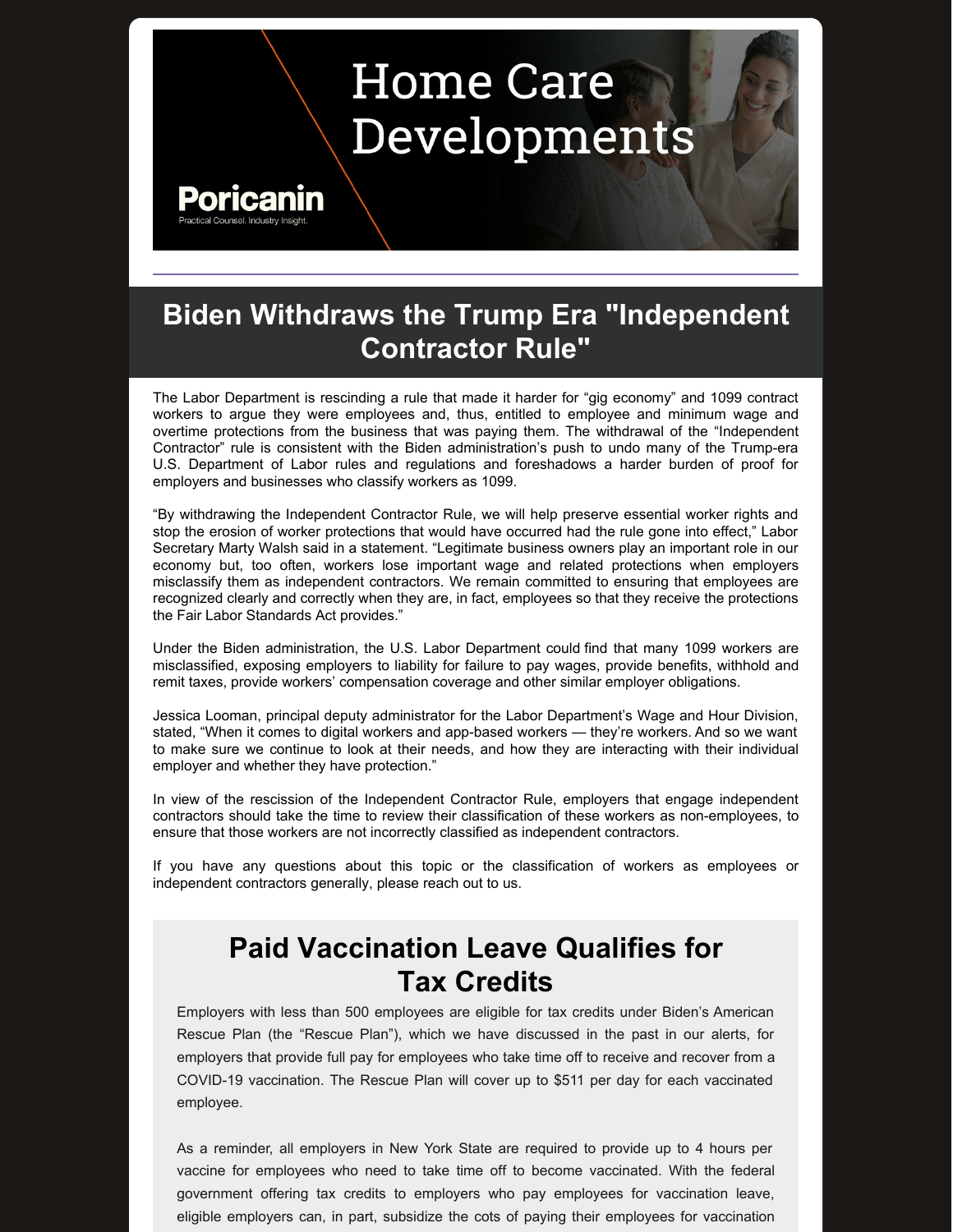leave.

#### **Gov. Cuomo signs the HERO Act into Law**

As we reported merely several days ago, the New York State Legislature had passed a law that would require employers to implement COVID-related safety measures and, if they failed to do so, face the risk of private lawsuits by their employees. Business groups staunchly opposed the law, noting that it exposed already struggling employers with additional risks of frivolous and costly lawsuits. Nonetheless, the bill was signed into law by the Governor last night.

Cuomo's approval of the bill came with the caveat that employers would be given a timeline by which to come into compliance with the Hero Act's requirements, so that employers were not immediately caught in lawsuits alleging violations of the safety requirements. It is not yet clear what that timeline is.

As a reminder, penalties for non-compliance with the Hero Act's requirements may include a fine of \$50 per day for failure to implement a compliant plan or between \$1,000 and \$10,000 for failure to abide by an adopted plan. If it is determined by the State that an employer previously violated the Act in the preceding six (6) years, such penalties may increase to \$200 per day for failure to implement a compliant plan or between \$1,000 and \$20,000 for failure to abide by an adopted plan. Further, **employees may bring a civil action against an employer and seek injunctive relief, costs, attorneys' fees and liquidated damages**.

Employers (especially employers looking to bring their employees back to the office over the next few weeks, as office capacity restrictions are lifted) should promptly begin reviewing their current safety plans and making any necessary adjustments.

As a reminder, our prior alert highlights the Hero Acct compliance requirements, here **<https://conta.cc/331DfCF>** . If you have any questions about the Hero Act's requirements and need assistance implementing the safety requirements of the Hero Act, please let us know.

### **NYC Agencies with City Contracts, New Requirements are in Effect**

Effective March 3, 2021, any organization that provides services per contract with a New York City agency related to "day care, foster care, home care, homeless assistance, housing and shelter assistance, preventive services, youth services, and senior centers; health or medical services including those provided by health maintenance organizations; legal services; employment assistance services, vocational and educational programs; and recreation programs" will be subject to new sexual harassment reporting obligations.

Under this Order, covered New York City providers are now required to make the following information available to NYC's Department of Investigation (DOI):

- A copy of the organization's sexual harassment policies, including complaint procedures;
- A copy of *any* complaint or allegation of sexual harassment or retaliation brought by an employee, client, or any other person against the chief executive officer or equivalent principal of the organization;
- A copy of the final determination or judgment regarding any complaint or allegation; and

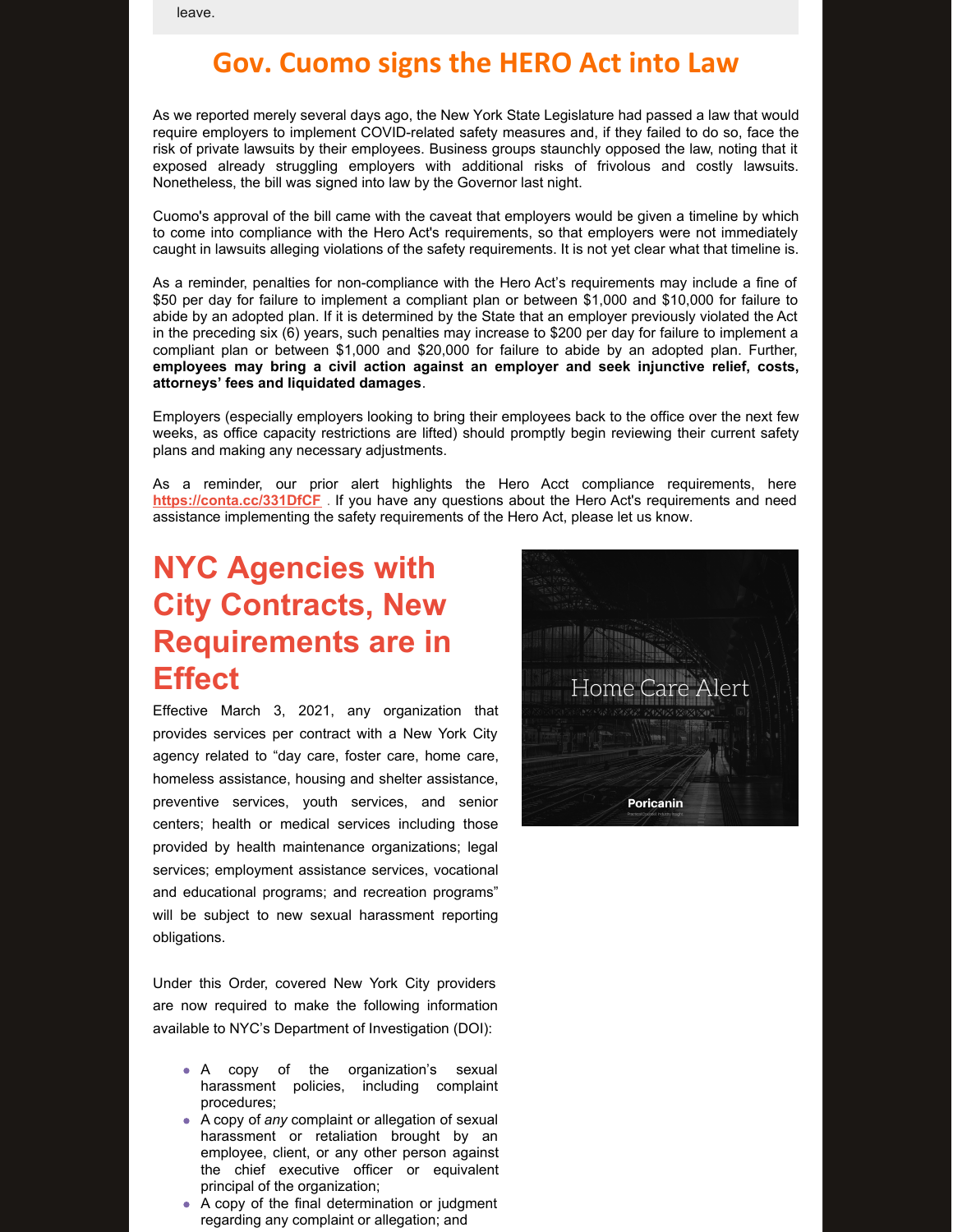Any additional information the DOI requests to effectuate its review of any investigation and determination.

This information must be uploaded through [PASSPort](https://www1.nyc.gov/site/mocs/systems/about-go-to-passport.page), the city's digital Procurement and Sourcing Solutions Portal. Copies of complaints or allegations raised must be provided to the Department of Investigation via PASSPort within 30 days of receipt. Any names or other identifying information of individuals, other than the accused, that are mentioned in any complaint, final determination, or judgment must be redacted.

Providers will be required to certify annually in writing that they have filed all required reports or that they have no information to report.

The New York City Department of Investigation ("DOI") reserves the right to later request information that had been redacted previously. The DOI will review any materials received that relate to a complaint or allegation of sexual harassment and, at the conclusion of such review, will provide its findings in a confidential manner to all City agencies (e.g., Department of Aging) that contract with the provider. City agencies will be permitted to consider the DOI's findings or an organization's failure to furnish the above information when determining whether to continue, modify, amend, or renew a contract.

This obligation will be reflected in all future city contracts, renewals, amendments, and modifications. In addition, each year, the board of directors or equivalent authority of the provider will be required to upload to PASSPort a written certification that all required reports have been made or that there was no information to report.

This Order does not change a provider's general duty to conduct an independent investigation of any complaints or allegations of sexual harassment.

Covered providers should be vigilant as City agencies begin amending existing contracts and future contracts to include this new requirement. To ensure compliance, covered providers should consider revising their sexual harassment policies and implementing proper training to ensure that these complaints are being properly reported within the required timeframe. Executives should also advise their boards of directors or trustees of these new requirements.

Providers with New York City contracts (e.g., HRA)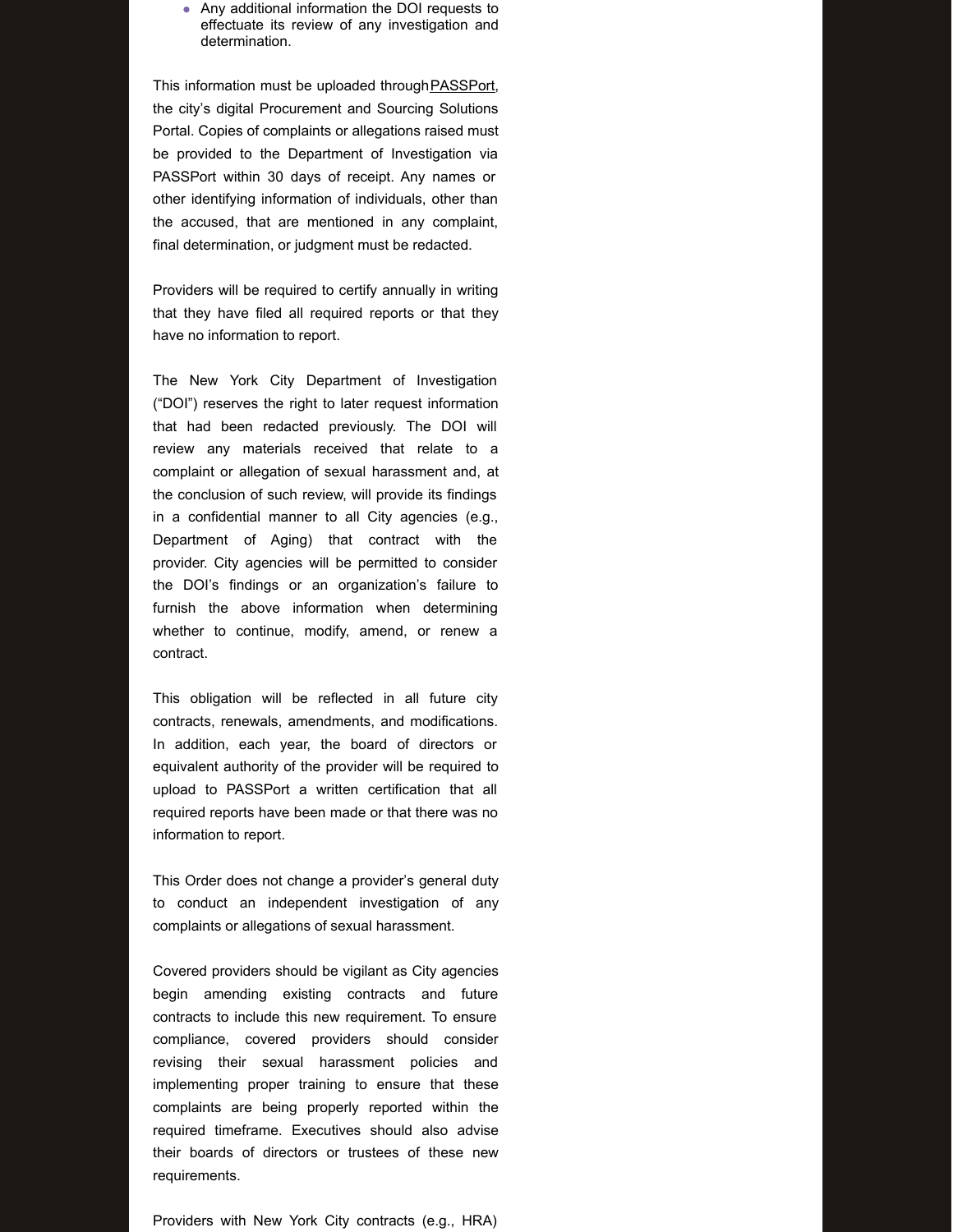should review these requirements carefully and ensure that their current sexual harassment policies, education, and procedures, comply with all current State and City mandates.

#### **This Week, on the Home Care Forum Podcast**

This week on the Home Care Forum Podcast, we will be discussing the New York City and New York State reopening plans, and what that means for providers who may be struggling to return their workforce to the office. We will also discuss waivers of liability for providers, as negligence lawsuits related to COVID surge across the country, the passage of nursing home and hospital staffing bills (and what that likely means for home care staffing -HINT, it will become even harder for home care to recruit staff!), Biden's American Families Plan and what that means for home health aide recruitment and retention, and the status of LHCSA regulatory relief and waivers.

If you have not already done so, subscribe to the **Home Care Forum** podcast [HERE](https://podcasts.google.com/feed/aHR0cHM6Ly9mZWVkcy5idXp6c3Byb3V0LmNvbS84MTY1NDEucnNz?ep=14), on Apple Podcasts, or wherever you get your podcasts.



| From the Desk of                       |
|----------------------------------------|
| Mina Tricanin<br>Emina Poricanin, Esq. |

**Visit our [Website](https://poricaninlaw.com)**

**STAY IN TOUCH** [emina@poricaninlaw.com](mailto:e@poricanin.com) 315.269.1125 518.676.0192